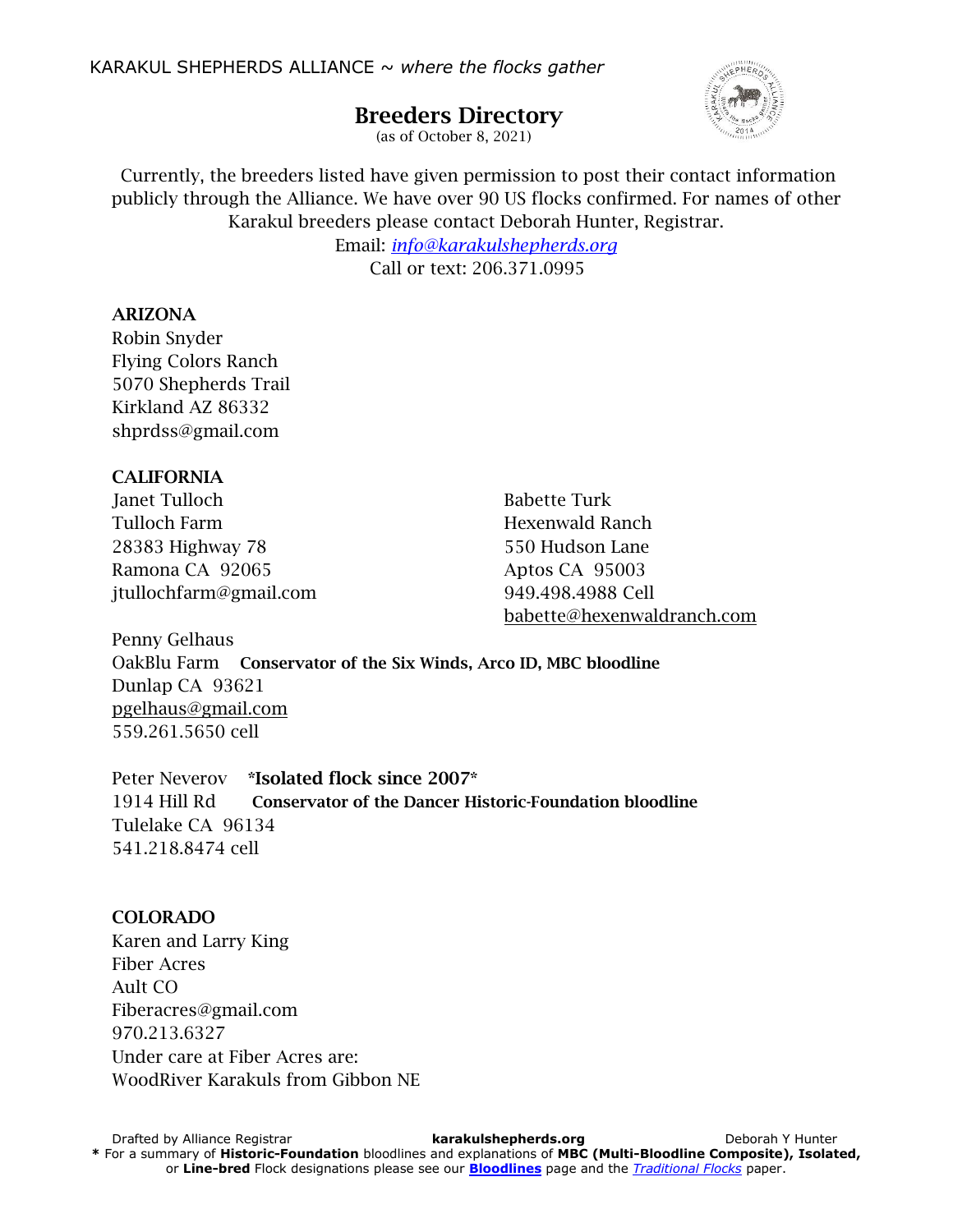

# Breeders Directory

(as of October 8, 2021)

Page 2

#### IDAHO

Joe Billman Six Winds Sheep \*Isolated flock 2005-2020\* MBC (Multi-Bloodline Composite) Bred on Anakus and Glotflety Historic-Foundation bloodlines and Hunter-Simon, (Tina) Jacobs and Joe Schukar genetics

December 2020 Six Winds Karakuls have been dispersed to three flocks in Idaho, California & Washington. Two will breed Six Winds only, to perpetuate the Bloodline. Contact me: [info@karakulshepherds.org](mailto:info@karakulshepherds.org)

Vitaliy Tymoshchuk Nampa ID 208.509.9136 www.vitality-farm.com

Nancy Irlbeck Aniroonz Sheep Company Moscow ID [aniroonz13@gmail.com](mailto:aniroonz13@gmail.com)

## **MICHIGAN**

 Letty Klein \*Line-bred Dawley sheep since 2014\* Conservator of the Dawley Historic-Foundation line Pine Lane Farm Founding genetics for the Peter Davies Memorial Bloodline 6881 North Sprinkle Road Kalamazoo MI 49004 lettykk@aol.com

 Freda DerStepanian \*Isolated flock since 2007\* MBC (Multi-Bloodline Composite) DerStepanian Farm Bred on Anakus and New Zealand bloodlines only 17618 Sumpter Belleville MI 48111 pds2@comcast.net

Sue Ann Carpenter PO Box 285 Barryton MI 49305 989.400.0360 Cell carpentersueann@gmail.com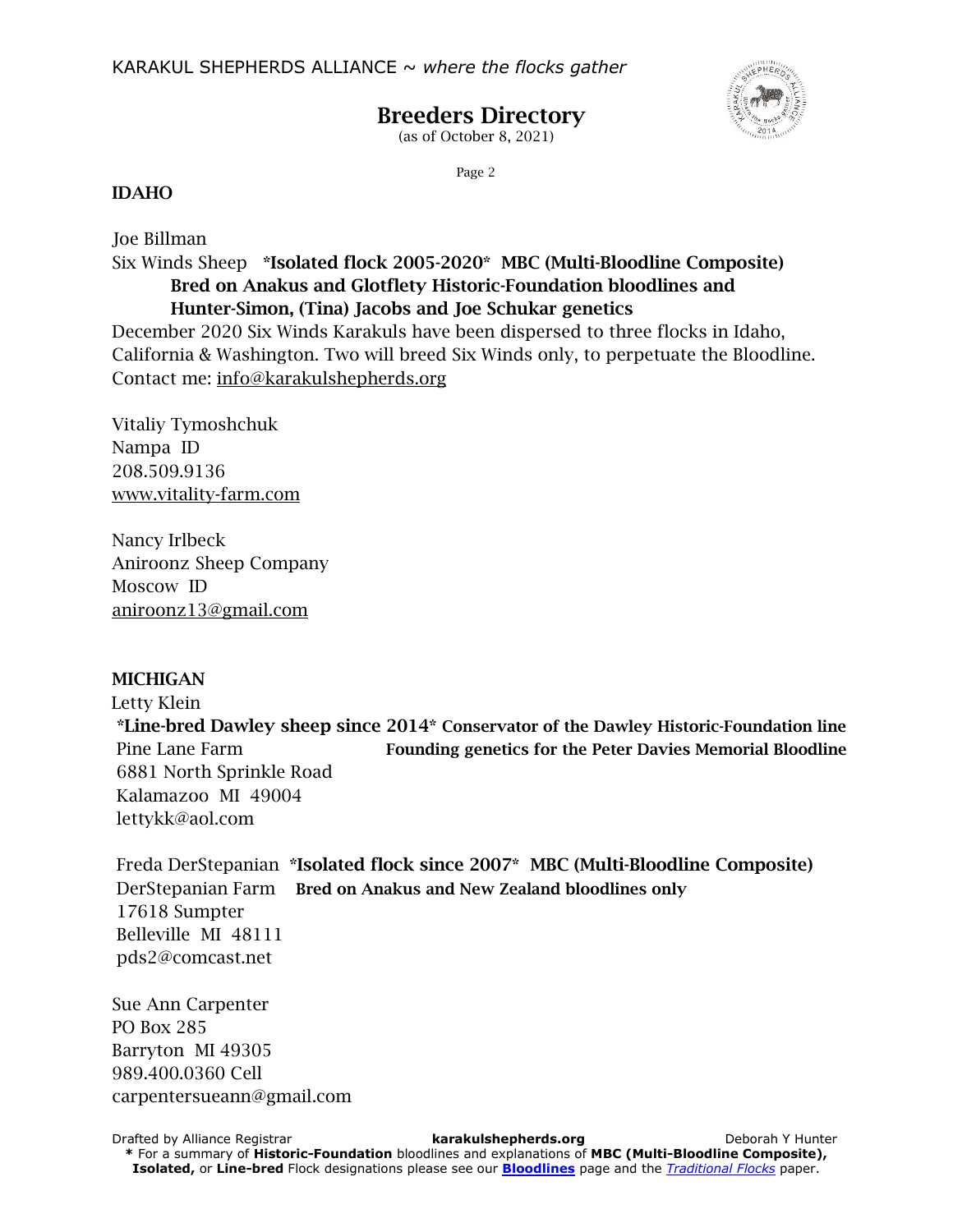

# Breeders Directory

(as of October 8, 2021)

Page 3

#### **MINNESOTA**

Deborah Peterson Linda Johnson Morke Old Man Wool Farm Morke's Karakul Stanchfield MN 55080 Isanti MN 55112 320.496.5925 Home 612.246.7529 Cell oldmanwoolfarm@igenesis.us 612.965.7460 Home

Amanda Isaacs Hibbing MN 218.428.4409 Isaagirl@yahoo.com

## NEBRASKA

Joe Schukar WoodRiver Karakuls from Gibbon NE Now under the care of: Karen and Larry King, Fiber Acres, Ault CO

## NEW MEXICO

Jamil Hindi Open flock since 2008 Hindi & Sons Duran NM 88301 575.799.4895 Cell amhindi@comcast.net

Bob Woody Correcaminos Farm \*Isolated flock since 2008\* Gabby Line Conservator of the Hindi Historic-Foundation bloodline Chaparral NM 88081 915.203.2966 Cell

## NEW YORK

Mark Scherzer, Owner Turkana Farms \*Multi-Bloodline Composite\* Peter Davies Memorial bloodline 110 Lasher Ave **Line-bred on Pine Lane Farm genetics since 2001** Germantown NY 12526 518.537.3815 Home farm@turkanafarms.com http://www.turkanafarms.com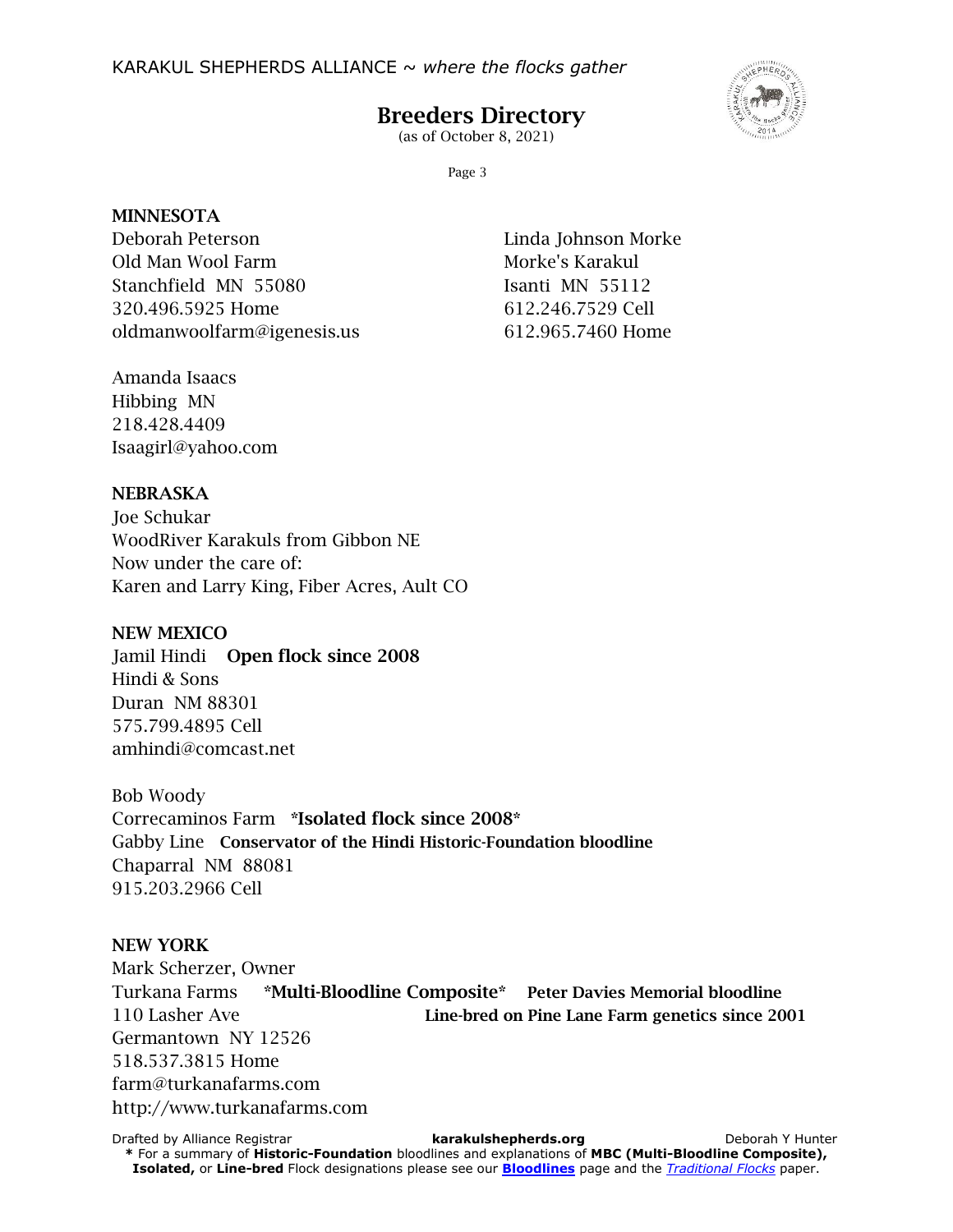

# Breeders Directory

(as of October 8, 2021)

Page 4

#### OKLAHOMA

Leslie Johnson \*Multi-Bloodline Composite\* J Kambar Line-bred for non-fading dark red fleeces since 1990, TAMU whites since 1995 Oklahoma City OK 73141 405.771.3072 Home okleslie@prodigy.net

#### PENNSYLVANIA

Elizabeth & Butch Tonkin Newville PA 17241 btonkin@embarqmail.com

Wendy Sanders Curly Goose Cottage Bath PA 18014 [wendy.sanders@rcn.com](mailto:wendy.sanders@rcn.com)

Plus three other Karakul shepherds in PA Contact me: [info@karakulshepherds.org](mailto:info@karakulshepherds.org)

## **TEXAS**

Mary Carol Buchholz Onion Creek Karakuls \* Isolated and Line-bred flock since 2004\* 6800 Creek Rd Conservator of the Hagerman Historic-Foundation bloodline Dripping Springs TX 78620 512.461.3870 Cell mary.carol@live.com

Antonio Woodard Peculiar Patch Sweetwater TX [Woodard.a.s@outlook.com](mailto:Woodard.a.s@outlook.com) 210.367.3145 cell